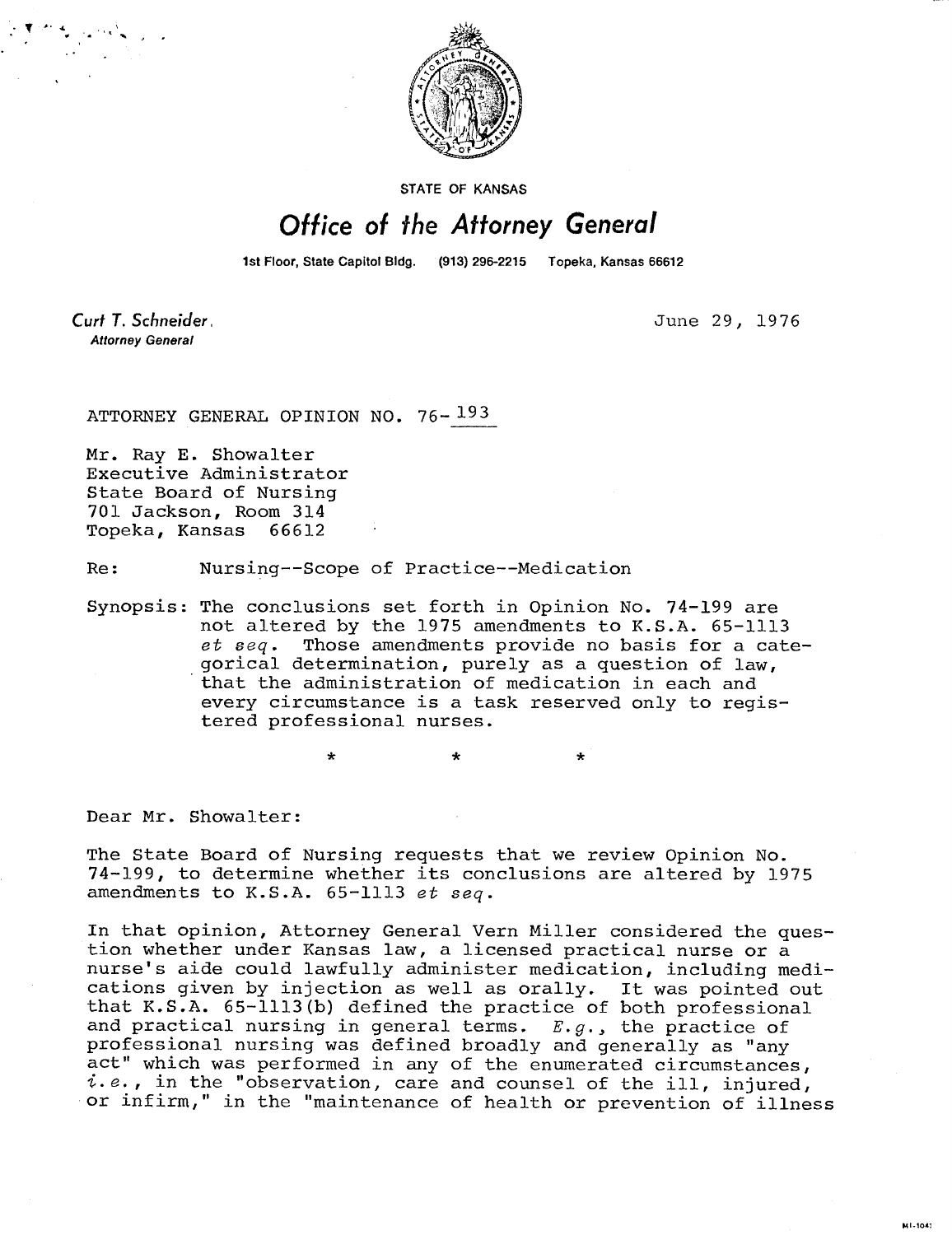Mr. Ray E. Showalter Page Two June 29, 1976

of others," in the "supervision and teaching of other personnel," or in the "administration of medications and treatments as prescribed by a licensed physician or dentist," whenever the act is one "requiring substantial specialized judgment and skill and based on knowledge and application of the principles of biological, physical, and social science." The practice of practical nursing was defined in similarly general terms, to include the performance of "such duties as are required in the care of the ill, injured or infirm" under orders of a licensed physician or dentist, or registered professional nurse, when the performance of such duties "required a knowledge of simple nursing procedures but not requiring the professional knowledge, judgment and skills required for professional nursing."

The Attorney General took the position that it was beyond the province of a legal opinion to determine categorically and purely as a matter of law whether the administration of medication in every instance entailed acts "requiring substantial specialized judgment and skill and based on knowledge and application of the principles of biological, physical and social science." He pointed out that varied factors might be pertinent to the question in particular applications, depending upon the medication involved, skill required in its preparation, the patient's condition, the possibility or likelihood of reaction, and others.

K.S.A. 65-1113 was amended in 1975, see ch. 316, L. 1975, in several pertinent respects. The practice of nursing by licensed practical The practice of nursing by licensed practical nurses was redefined by section 1(b) of the 1975 enactment thus:

> "(2) The practice of nursing as a licensed practical nurse means the performance of compensation or gratuitously, except as permitted by K.S.A. 65-1124 and any amendments thereto, of nursing tasks and responsibilities based on acceptable educational preparation within the framework of supportive and restorative care under the direction of a registered professional nurse or a person licensed to practice medicine and surgery or a person licensed to practice dentistry and such further functions as may be defined in the rules and regulations of the board not inconsistent with the provisions of this act." [Emphasis supplied.]

The practice of licensed professional nursing continues to include those acts "requiring substantial specialized judgment and skill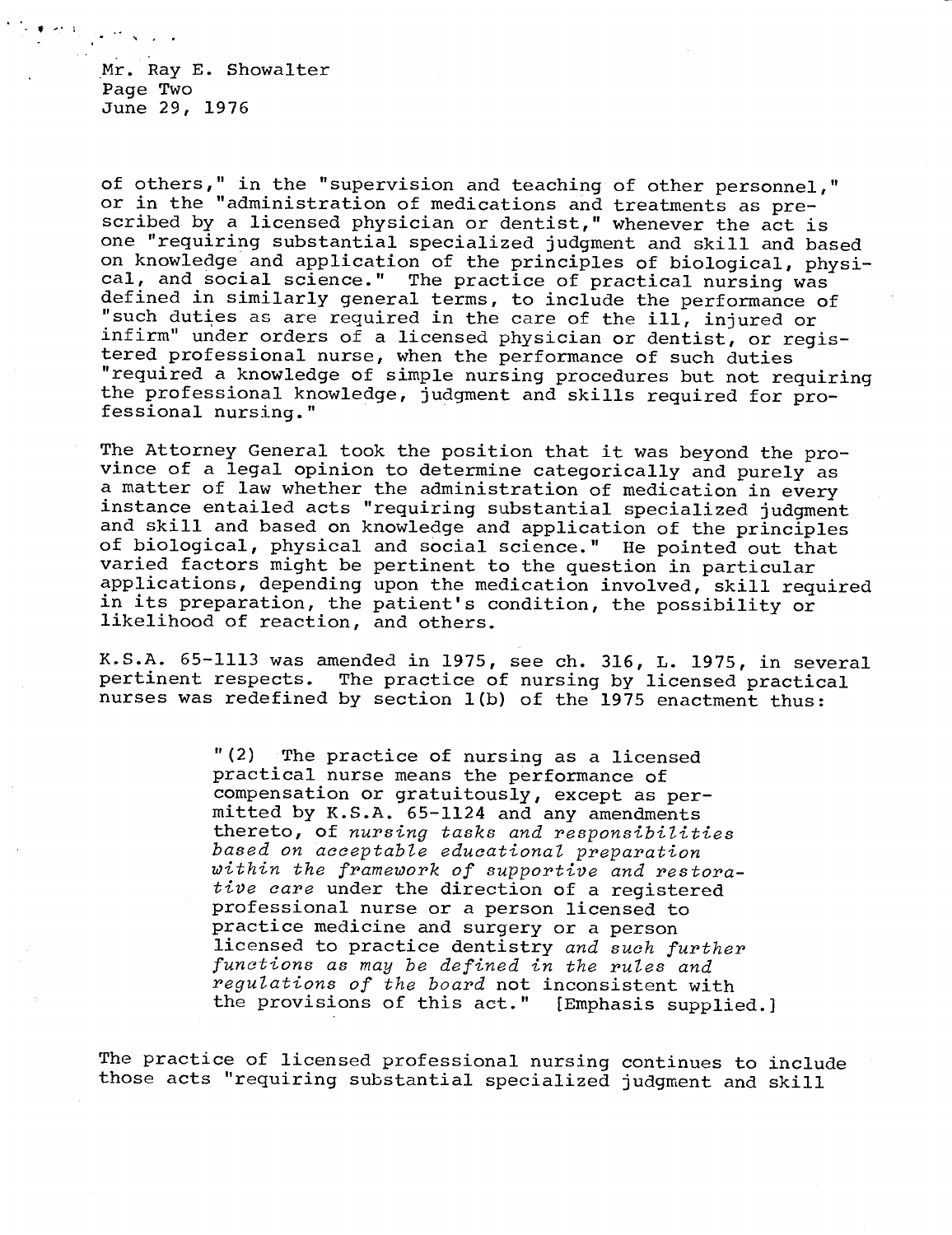Mr. Ray E. Showalter Page Three June 29, 1976

and based on knowledge and application of the principles of biological, physical and social science." The practice of licensed practical nursing now includes "nursing tasks and responsibilities based on acceptable educational preparation," and such further functions as may be defined in the rules and regulations adopted by the Board.

Once again, the amendments provide no basis for a categorical conclusion, purely as a matter of law, that the administration of medication in every instance is an act requiring "substantial specialized judgment and skill . . . ." The administration of medication is clearly a nursing task, which may well fall in some instances within the province of practical nursing when the personnel involved have "acceptable educational preparation" for the kinds of medication and methods and circumstances of administration involved.

When this question was presented to the Attorney General earlier, some concern was expressed whether a licensed practical nurse or a nurse's aide could administer medication in an intermediate care home during the absence of a registered professional nurse, in view of requirements that a registered professional nurse be on duty only forty hours per week. Apparently, the 1975 legislature sought to address this problem area, if such it be, by an amendment to K.S.A. 65-1124, to provide that the provisions of the nursing law shall not be construed

> "as prohibiting auxiliary patient care services performed in medical care facilities, adult care homes or elsewhere by persons under the direction of a person licensed to practice medicine and surgery or a person licensed to practice dentistry or the supervision of a registered professional nurse or a licensed practical nurse."

The amendments do not define the scope of "auxiliary patient care services." On the face of the matter, the administration of medication is an extremely important responsibility of adult care homes, and it is not likely to have been regarded by the legislature as an "auxiliary" patient care service. Thus, we get little guidance from the amendment to K.S.A. 65-1124 in this regard.

To reiterate, the 1975 amendments provide no basis upon which to alter the conclusions set forth in Opinion No. 74-199, for, like the provisions in force at the time, the amendments provide no direction or support for a categorical conclusion, purely as a